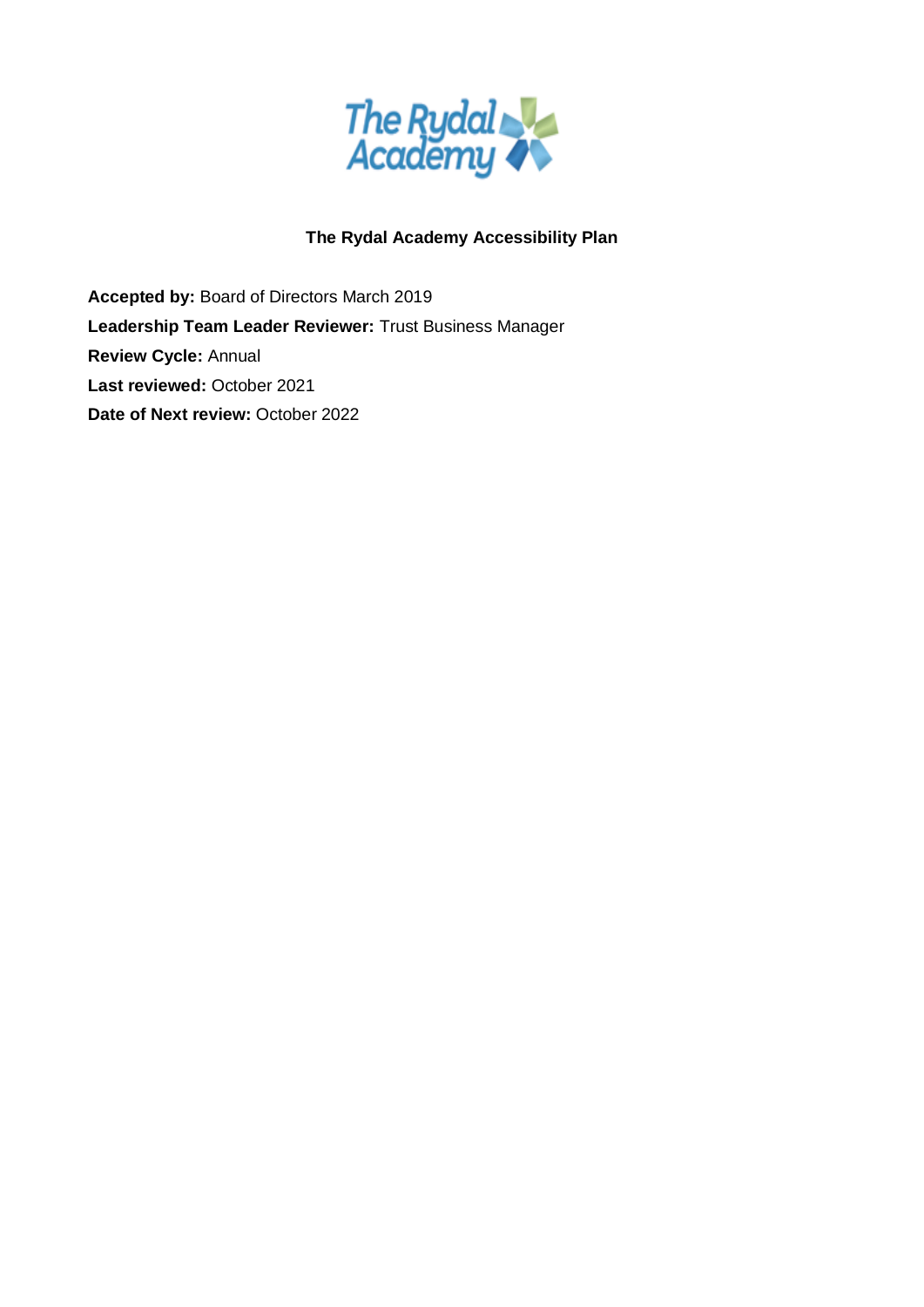### **Contents**

| $\mathbf{1}$ . | <b>Statement of intent</b>                   | Page 3 |
|----------------|----------------------------------------------|--------|
| 2.             | <b>Planning duty 1: Physical Environment</b> | Page 4 |
| 3.             | <b>Planning duty 2: Curriculum</b>           | Page 6 |
| 4.             | <b>Planning duty 3: Information</b>          | Page 8 |
| 5.             | <b>Monitoring Arrangements</b>               | Page 8 |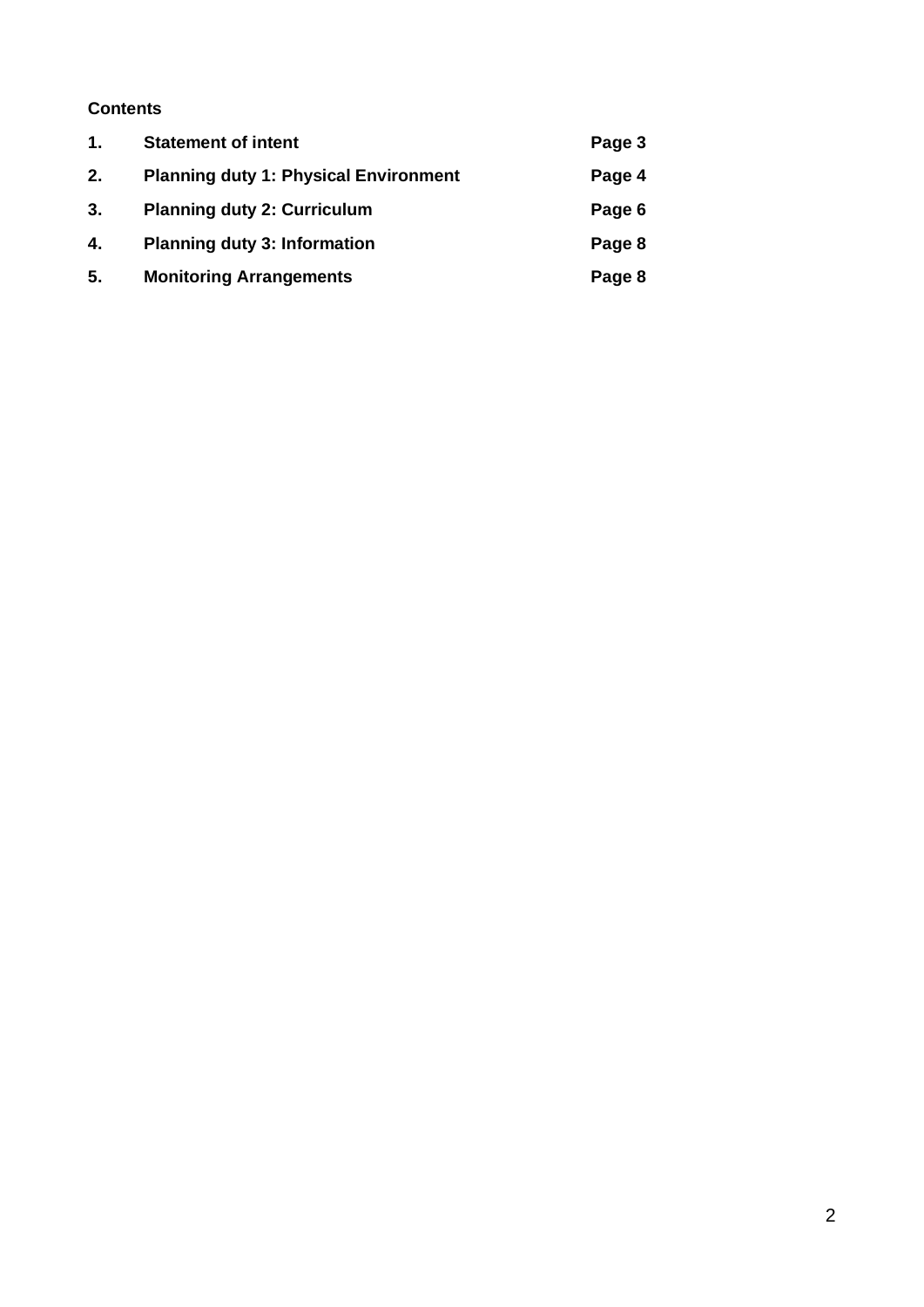### **1. Statement of intent**

This plan should be read in conjunction with the School Improvement Plan and outlines the proposals of the governing board of The Rydal Academy to increase access to education for pupils with disabilities in the three areas required by the planning duties in the Equality Act 2010.

A person is regarded as having a disability under the Act where the person has a physical or mental impairment that has a substantial and long term adverse effect on their ability to carry out normal day-to-day activities. Our school aims to treat all its pupils fairly and with respect. This involves providing access and opportunities for all pupils without discrimination of any kind.

This plan aims to:

- Increase the extent to which pupils with disabilities can participate in the school curriculum.
- Improve the environment of the school to increase the extent to which pupils with disabilities can take advantage of education, benefits, facilities and associated services provided.
- Improve the availability of accessible information, which is readily available to other pupils, to pupils with disabilities.

The above aims will be delivered within a reasonable timeframe, and in ways which are determined after taking into account the pupil's disabilities and the views of the parents/carers and pupil. In the preparation of an accessibility strategy, the LA must have regard to the need to allocate adequate resources in the implementation of the strategy.

The governing board also recognises its responsibilities towards employees with disabilities and will:

- Monitor recruitment procedures to ensure that persons with disabilities are provided with equal opportunities.
- Provide appropriate support and provision for employees with disabilities to ensure that they can carry out their work effectively without barriers.
- Undertake reasonable adjustments to enable staff to access the workplace.

The plan will be resourced, implemented, reviewed and revised regularly in consultation with:

- The parents/carers of pupils
- The Headteacher and other relevant members of staff
- Governors
- External partners

This plan is reviewed annually to take into account the changing needs of the schools and its pupils, and where the school has undergone a refurbishment.

Our school's complaints procedure covers the accessibility plan. If you have any concerns relating to accessibility in school, this procedure sets out the process for raising these concerns.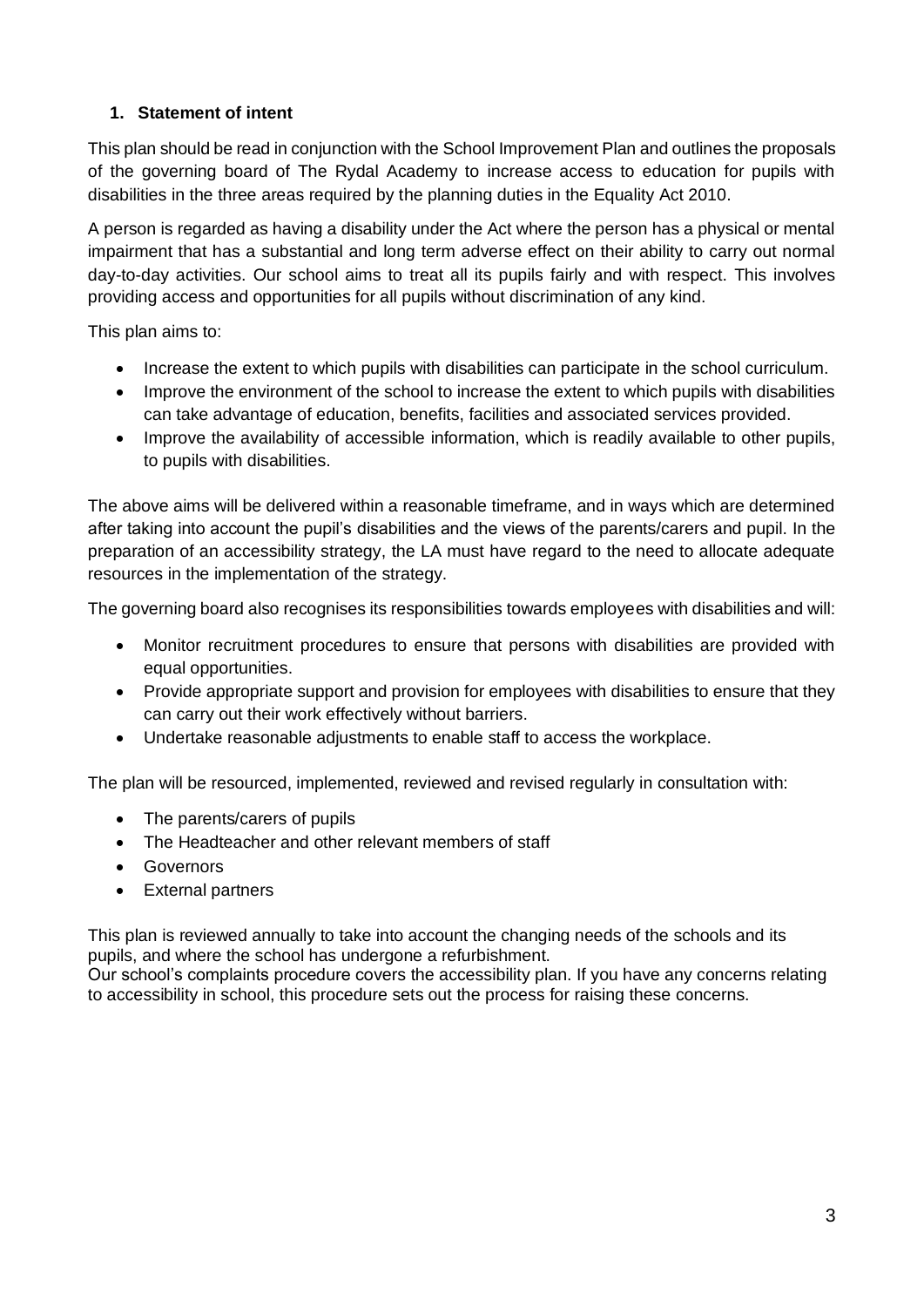#### **2. Planning duty 1: Physical environment**

Governing boards should undertake an audit of the extent to which pupils with disabilities can access the curriculum on an equal basis with their peers. Short, medium and long term action should then be identified to address specific gaps and improve access. All procedures will be carried out in a reasonable time, and after taking into account pupils' disabilities and the preferences of the pupils themselves or their parents/carers.

|                    | <b>Issue</b>                                                                                                                                        | <b>What</b>                                                                              | <b>Who</b>                                   | <b>When</b>    | <b>Outcome</b>                                                                                                                            | <b>Review</b>            |
|--------------------|-----------------------------------------------------------------------------------------------------------------------------------------------------|------------------------------------------------------------------------------------------|----------------------------------------------|----------------|-------------------------------------------------------------------------------------------------------------------------------------------|--------------------------|
| <b>Short Term</b>  | Access to upstairs (Year 6<br>intervention & DSL) for<br>any pupils with mobility<br>issues                                                         | Provision of<br>access to Year<br>6 intervention<br>& DSL                                | <b>Pastoral Lead</b>                         | As<br>required | Staff will utilise group rooms at<br>the bottom of the stairs for any<br>pupils with mobility issues.                                     | Termly                   |
|                    | Long distances to access<br>hall used for lunches and<br>PE from some parts of the<br>building.                                                     | Provision of<br>seating at<br>assembly<br>points for<br>children with<br>mobility issues | School Admin<br>Manager                      | As<br>required | Pupils with disabilities including<br>mobility issues, are safely able<br>to move around the setting<br>without increased risk of fatigue | Termly                   |
|                    | Furniture appropriate to<br>allow staff and pupils<br>access where there is a<br>physical need (Disability,<br>pregnancy, short term<br>impairment) | Implementation<br>of advice from<br>professionals                                        | Headteacher /<br><b>SENCO</b>                | As<br>required | Pupils and staff with a physical<br>need are able to access<br>activities and the environment at<br>an appropriate level.                 | Termyl or<br>as required |
| <b>Medium Term</b> | Fire doors and some<br>external doors are difficult<br>to open for students with<br>physical disabilities.                                          | Review of<br>internal doors<br>to be<br>undertaken                                       | <b>Trust Business</b><br>Manager / Site Team | Autumn         | School buildings and classes<br>are as accessible as possible<br>and adapted provisions made<br>where required                            | Termly or<br>as required |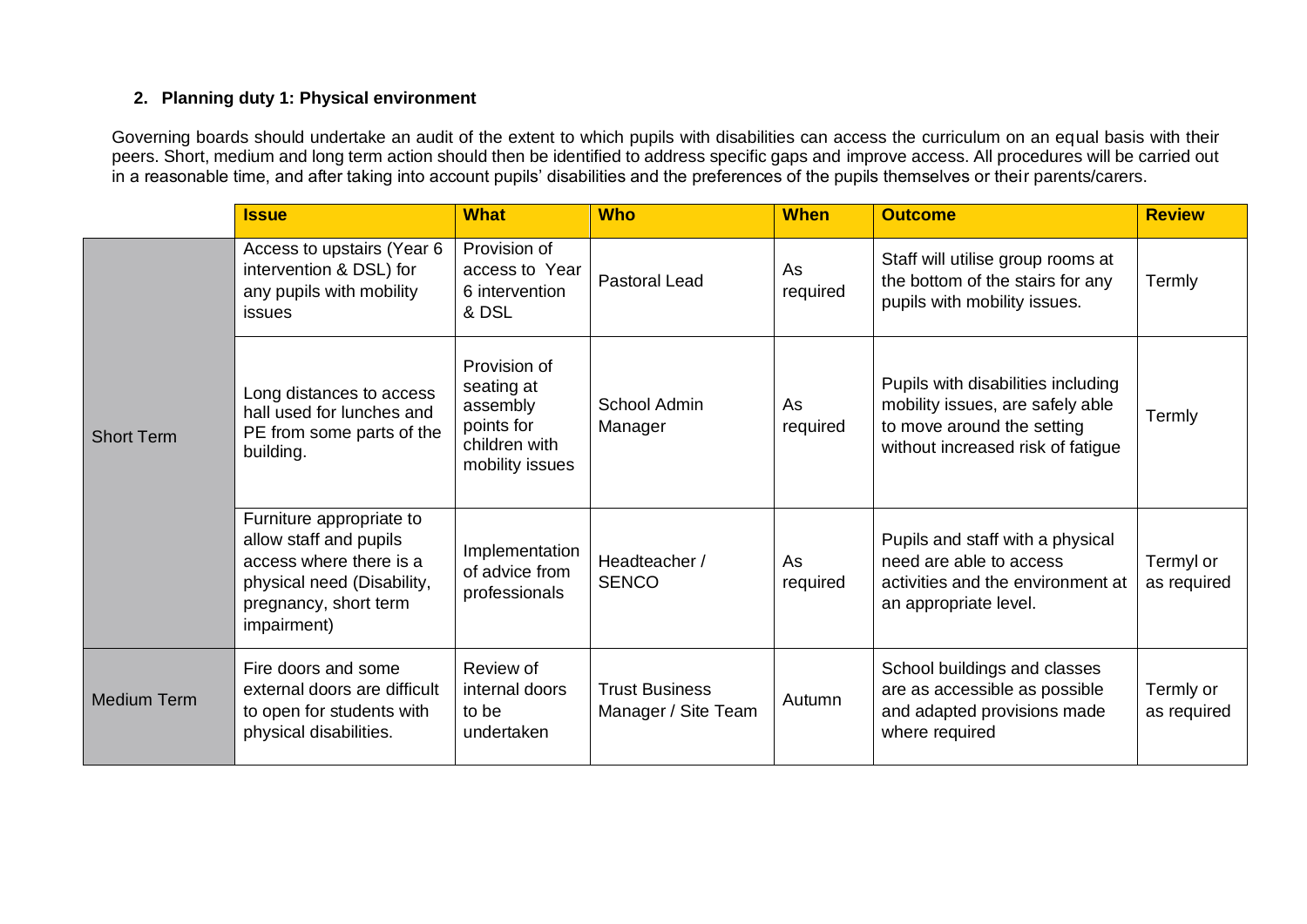|           | Access to Multi Use<br>Games Area (MUGA) for<br>wheelchair users is<br>through the staff car park. | Access ramp<br>fitted                                                            | <b>Trust Business</b><br>Manager / School<br>Admin. Manager | Summer | MUGA and field accessible<br>through access ramp within<br>grounds                                      | Annually |
|-----------|----------------------------------------------------------------------------------------------------|----------------------------------------------------------------------------------|-------------------------------------------------------------|--------|---------------------------------------------------------------------------------------------------------|----------|
| Long Term | Provision of disabled<br>parking for staff which is<br>closer to the school.                       | Review current<br>provision in<br>staff car park                                 | <b>Trust Business</b><br>Manager                            | Summer | Disable parking is in a safe area<br>as close to the main entrance as<br>possible.                      | Annually |
|           | Moving and handling<br>training for Transport Staff<br>and Support staff                           | New staff are<br>trained and<br>current staff<br>access<br>refresher<br>training | <b>School Administration</b><br>Manager                     | Spring | All Transport staff and<br>appropriate Support staff have<br>completed moving and handling<br>training. | Annually |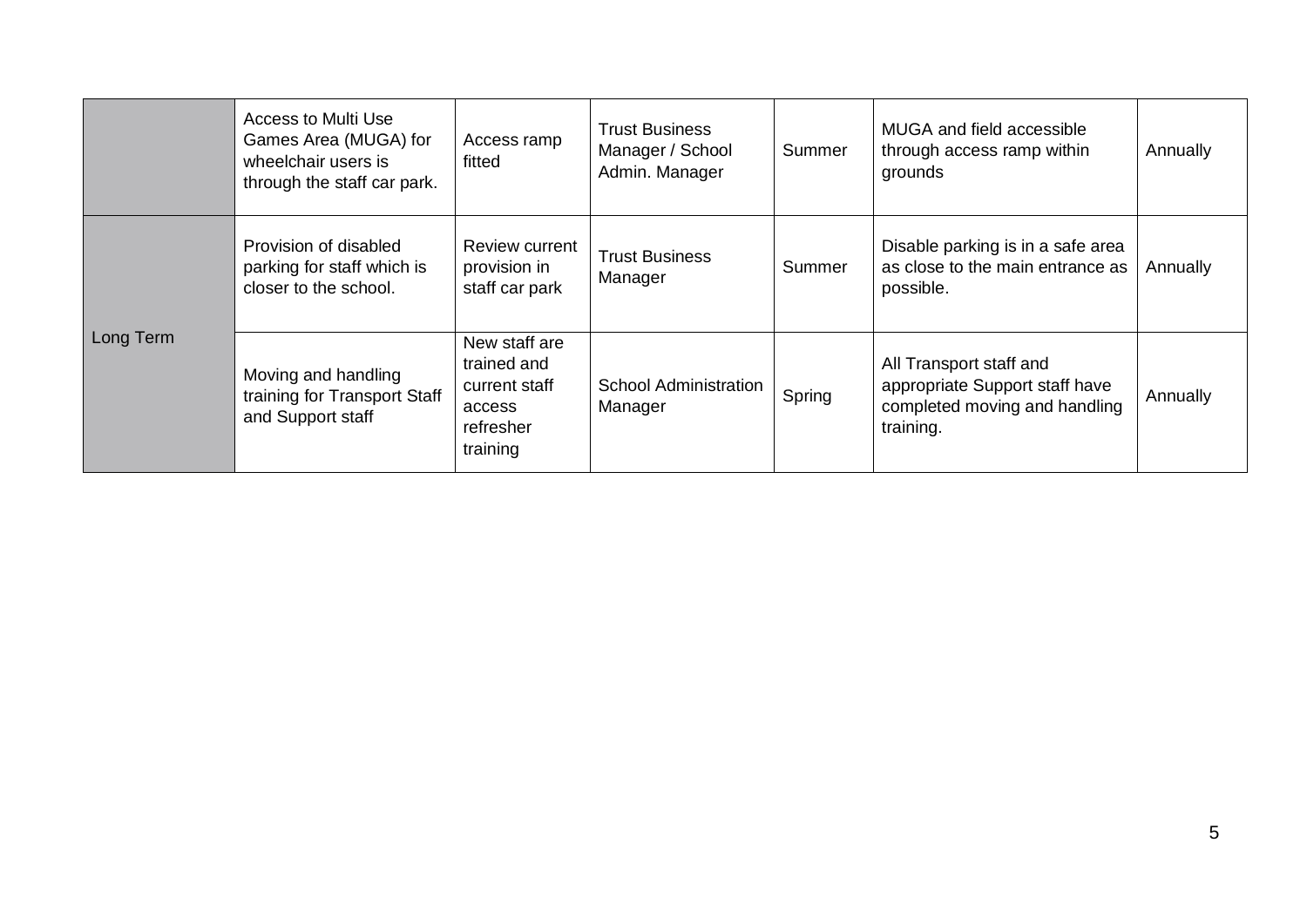### **3. Planning duty 2: Curriculum**

Governing boards should undertake an audit of the extent to which pupils with disabilities can access the physical environment on an equal basis with their peers. Short, medium and long term action should then be identified to address specific gaps and improve access. All procedures will be carried out in a reasonable time, and after taking into account pupils' disabilities and the preferences of the pupils themselves or their parents/carers.

|                   | <b>Issue</b>                                                                                                                       | <b>What</b>                                                                                                                                                                     | <b>Who</b>                                        | <b>When</b>    | <b>Outcome criteria</b>                                                                                               | <b>Review</b>                                           |
|-------------------|------------------------------------------------------------------------------------------------------------------------------------|---------------------------------------------------------------------------------------------------------------------------------------------------------------------------------|---------------------------------------------------|----------------|-----------------------------------------------------------------------------------------------------------------------|---------------------------------------------------------|
| <b>Short Term</b> | Staff members will be<br>aware of expectations for<br><b>SEND support</b>                                                          | Training for all teaching and<br>learning staff relating to<br>inclusion. EHCP and SEND<br>statements shared and<br>reviewed with all relevant<br>parties.                      | SENCO/Shadow<br><b>SENCO</b>                      | Autumn         | Teachers and TAs will<br>recognise implications<br>for teaching and learning<br>strategies, resources and<br>staffing | As<br>required                                          |
|                   | Remote education is<br>accessible for pupils with<br>SEND, visual impairment<br>or hearing impairment,<br>restricted access to IT. | Teachers to take into account<br>EHCP or SEN Support plans<br>when facilitating home<br>learning. Any pupils unable to<br>access learning at home to be<br>invited into school. | <b>Teahers</b>                                    | As<br>required | All pupils who require<br>remote learning are able<br>to fully access<br>appropriate activities                       | Annually<br>as part of<br>remote<br>education<br>policy |
| Medium term       | Access to learning<br>environment of pupils<br>with a visual impairment                                                            | Implementation of advice from<br>professionals                                                                                                                                  | <b>Trust Business</b><br>Manager/<br><b>SENCO</b> | As<br>required | The curriculum is fully<br>accessible to pupils with<br>visual impairments                                            | As<br>required                                          |
|                   | Access to learning<br>environment of pupils<br>with a hearing<br>impairment.                                                       | Implementation of advice from<br>professionals                                                                                                                                  | <b>Trust Business</b><br>Manager/<br><b>SENCO</b> | As<br>required | The curriculum is fully<br>accessible to pupils with<br>hearing impairments                                           | As<br>required                                          |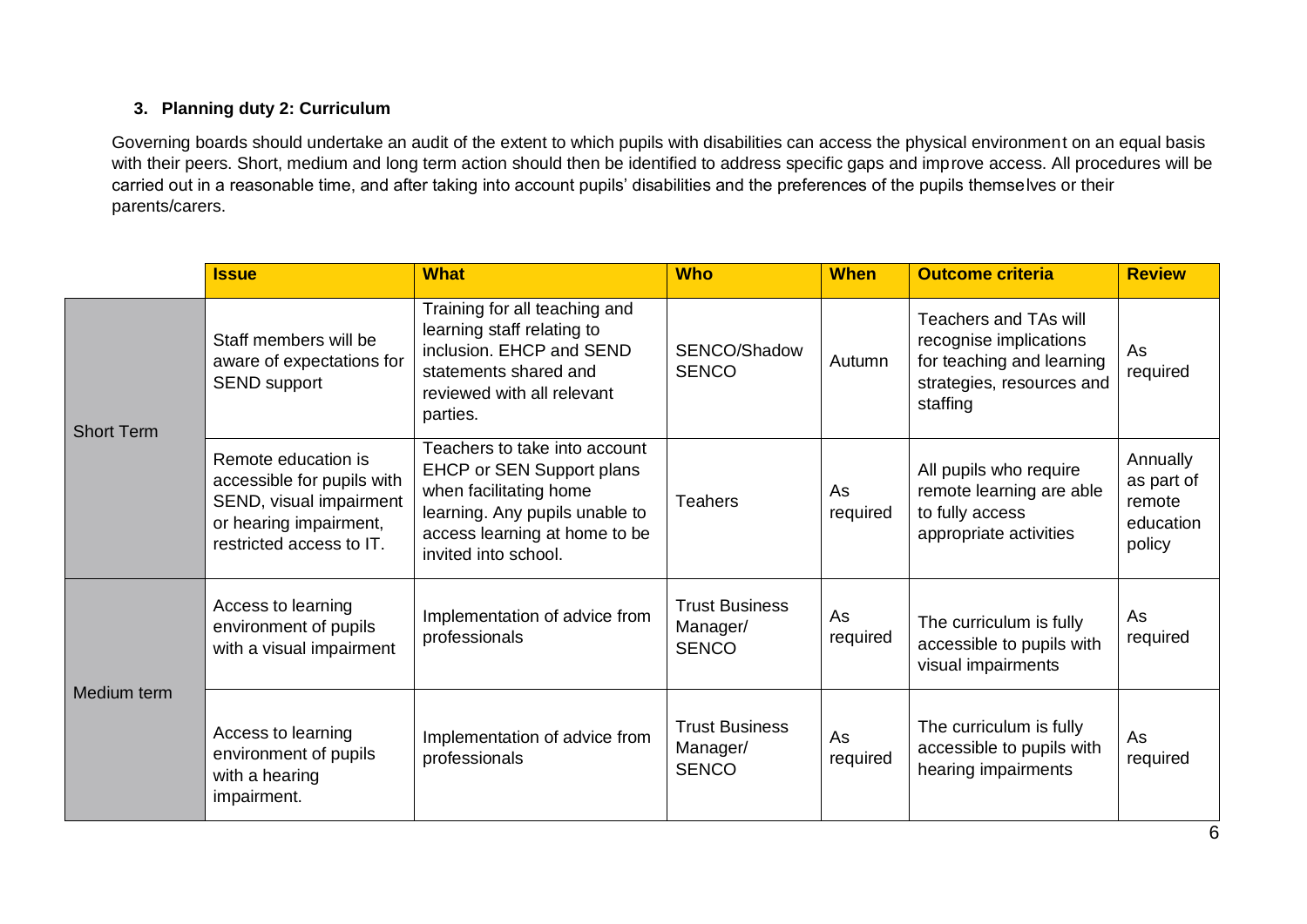| Long term | Pupils with SEND can<br>access lessons                     | Provide adjustments to pupils<br>with SEND<br>Professional advice to be<br>taken regarding individual<br>pupils and any equipment<br>provided as necessary                              | ICT Manager/<br><b>SENCO</b>                                          | Autumn | Pupils with SEND can<br>access lessons                             | Annually |
|-----------|------------------------------------------------------------|-----------------------------------------------------------------------------------------------------------------------------------------------------------------------------------------|-----------------------------------------------------------------------|--------|--------------------------------------------------------------------|----------|
|           | School trips are<br>accessible for all pupils<br>with SEND | Educational visits that are part<br>of the curriculum to consider<br>the accessibility needs of the<br>school class involved as part<br>of the planning and risk<br>assessment process. | <b>Educational Visits</b><br><b>Coordinator Visit</b><br>Lead / SENCO | Spring | Planning of school trips<br>takes into account pupils<br>with SEND | Annually |